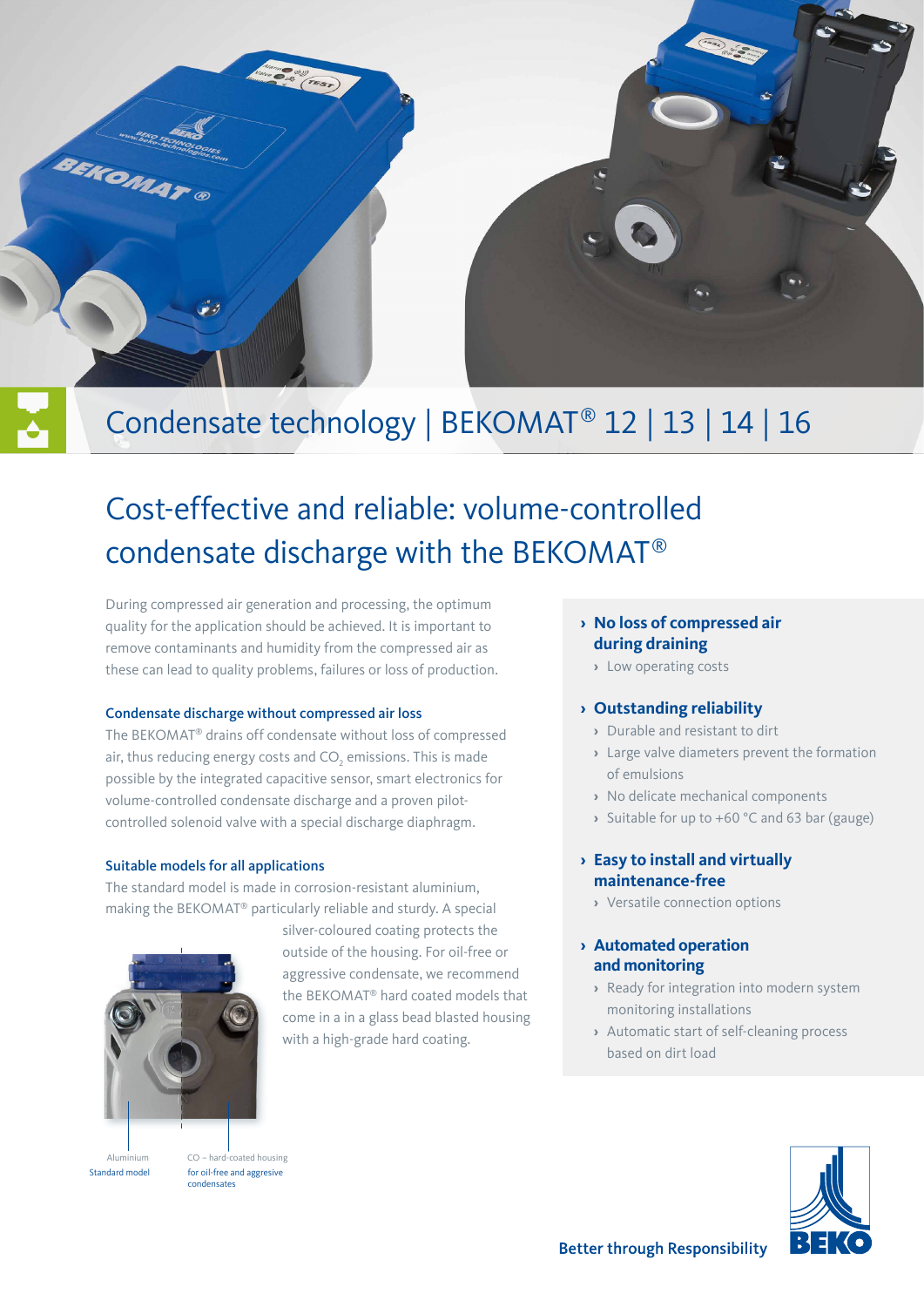

| <b>Technical data</b>                    |                                                                                                                                  | <b>BEKOMAT<sup>®</sup> 12 CO</b><br><b>BEKOMAT<sup>®</sup> 12</b>                                                                |                                                           |               | BEKOMAT <sup>®</sup> 12 CO PN 63 |                     |        |  |
|------------------------------------------|----------------------------------------------------------------------------------------------------------------------------------|----------------------------------------------------------------------------------------------------------------------------------|-----------------------------------------------------------|---------------|----------------------------------|---------------------|--------|--|
| Max. compressor capacity*                | $\blacksquare$ 8 m <sup>3</sup> /min $\vert \blacktriangle$ 6.5 m <sup>3</sup> /min $\vert \blacktriangle$ 4 m <sup>3</sup> /min |                                                                                                                                  |                                                           |               |                                  |                     |        |  |
| Max. refrigeration dryer<br>performance* |                                                                                                                                  | $\blacksquare$ 16 m <sup>3</sup> /min $\vert \blacktriangle$ 13 m <sup>3</sup> /min $\vert \blacktriangle$ 8 m <sup>3</sup> /min |                                                           |               |                                  |                     |        |  |
| Max. filter performance*                 |                                                                                                                                  | ■ 80 m <sup>3</sup> /min   $\triangle$ 65 m <sup>3</sup> /min   $\bullet$ 40 m <sup>3</sup> /min                                 |                                                           |               |                                  |                     |        |  |
| Min./max. operating pressure             |                                                                                                                                  |                                                                                                                                  | $0.816$ bar (gauge)                                       |               |                                  | $1.263$ bar (gauge) |        |  |
| Housing                                  | aluminium                                                                                                                        |                                                                                                                                  |                                                           |               | aluminium, hard-coated           |                     |        |  |
| Diaphragm                                |                                                                                                                                  |                                                                                                                                  | <b>FKM</b>                                                |               |                                  | <b>FKM</b>          |        |  |
| Ambient temperature                      |                                                                                                                                  |                                                                                                                                  |                                                           | +1 °C  +60 °C |                                  |                     |        |  |
| Weight (empty)                           |                                                                                                                                  |                                                                                                                                  | 0.8 <sub>kg</sub>                                         |               |                                  | 0.9 <sub>kg</sub>   |        |  |
| Condensate inlet                         |                                                                                                                                  | 1 x G1/ <sub>2</sub> (inside) [optional: NPT thread]                                                                             |                                                           |               |                                  |                     |        |  |
| Condensate discharge                     | $1 \times G3$ (outside); hose connector, hose $\emptyset$ = 10-13 mm (inside)                                                    |                                                                                                                                  |                                                           |               |                                  |                     |        |  |
| Operating voltage                        | 230 / 200 / 115 / 100 / 48 / 24 VAC + 10%, 50  60 Hz / 24 VDC + 10%                                                              |                                                                                                                                  |                                                           |               |                                  |                     |        |  |
| Power consumption                        | $P < 8.0$ VA (W)                                                                                                                 |                                                                                                                                  |                                                           |               |                                  |                     |        |  |
| Protection class                         | IP 65                                                                                                                            |                                                                                                                                  |                                                           |               |                                  |                     |        |  |
| Wire cross-section<br>(mains connection) |                                                                                                                                  | recommended 3 x 0.75  1.5 mm <sup>2</sup> (AWG 16  18)                                                                           |                                                           |               |                                  |                     |        |  |
| Protection                               |                                                                                                                                  |                                                                                                                                  | recommended for AC: 1 A slow / mandatory for DC: 1 A slow |               |                                  |                     |        |  |
| Contact load                             |                                                                                                                                  |                                                                                                                                  | max. AC 250 V, DC 30 V / 1A; min. DC 5V / 10 mA           |               |                                  |                     |        |  |
| Condensate                               | oil-contaminated con-<br>oil-contaminated condensate; oil-free, potentially<br>aggressive condensate<br>densate                  |                                                                                                                                  |                                                           |               |                                  |                     |        |  |
| Discharge performance                    |                                                                                                                                  |                                                                                                                                  |                                                           |               |                                  |                     |        |  |
| Operating pressure bar (gauge)           | 1 bar                                                                                                                            | 2 bar                                                                                                                            | 3 bar                                                     | 4 bar         | 5 bar                            | 6 bar               | >7 bar |  |
| Max. discharge rate<br>(short-term) l/h  | 20<br>27<br>23                                                                                                                   |                                                                                                                                  |                                                           | 30            |                                  |                     |        |  |
| $\emptyset$ discharge rate I/h           | 0.95                                                                                                                             | 1.10                                                                                                                             |                                                           | 1.29          |                                  | 1.43                |        |  |





| <b>Technical data</b>                     | <b>BEKOMAT<sup>®</sup> 13</b>                                                                                   |                                                                                                       |                                                                                  | <b>BEKOMAT<sup>®</sup>13 CO</b>                           |                        |                                        | <b>BEKOMAT<sup>®</sup> 13 CO</b><br>PN 25   40   50 |  |
|-------------------------------------------|-----------------------------------------------------------------------------------------------------------------|-------------------------------------------------------------------------------------------------------|----------------------------------------------------------------------------------|-----------------------------------------------------------|------------------------|----------------------------------------|-----------------------------------------------------|--|
| Max. compressor performance*              | ■ 35 m <sup>3</sup> /min   $\triangle$ 30 m <sup>3</sup> /min   $\bullet$ 20 m <sup>3</sup> /min                |                                                                                                       |                                                                                  |                                                           |                        |                                        |                                                     |  |
| Max. refrigeration dryer<br>performance*  |                                                                                                                 | ■ 70 m <sup>3</sup> /min   ▲ 60 m <sup>3</sup> /min   ● 40 m <sup>3</sup> /min                        |                                                                                  |                                                           |                        |                                        |                                                     |  |
| Max. filter performance*                  |                                                                                                                 | ■ 350 m <sup>3</sup> /min   ▲ 300 m <sup>3</sup> /min   ● 200 m <sup>3</sup> /min                     |                                                                                  |                                                           |                        |                                        |                                                     |  |
| Min./max. operating pressure              | 0.8  16 bar (gauge)                                                                                             |                                                                                                       |                                                                                  |                                                           |                        | 1.2  25 or 40 bar<br>or 50 bar (gauge) |                                                     |  |
| Housing                                   | aluminium                                                                                                       |                                                                                                       |                                                                                  |                                                           | aluminium, hard-coated |                                        |                                                     |  |
| Diaphragm                                 |                                                                                                                 |                                                                                                       | <b>FKM</b>                                                                       |                                                           |                        |                                        | <b>FKM</b>                                          |  |
| Ambient temperature                       |                                                                                                                 |                                                                                                       |                                                                                  | $+1$ °C $-$ +60 °C                                        |                        |                                        |                                                     |  |
| Weight (empty)                            |                                                                                                                 |                                                                                                       | $2$ kg                                                                           |                                                           |                        |                                        | $2.2$ kg                                            |  |
| Condensate inlet                          |                                                                                                                 | 2 x G1/2 (inside) [optional: NPT thread]                                                              |                                                                                  |                                                           |                        |                                        |                                                     |  |
| Condensate discharge                      |                                                                                                                 | $1 \times G$ <sup>1</sup> / <sub>2</sub> (outside); hose connector, hose $\emptyset$ = 13 mm (inside) | $1 \times G\%$ (inside); hose<br>connector, hose $\emptyset$ = 13<br>mm (inside) |                                                           |                        |                                        |                                                     |  |
| Operating voltage                         | 230 / 200 / 115 / 100 / 48 / 24 VAC + 10%, 50  60 Hz / 24 VDC + 10%                                             |                                                                                                       |                                                                                  |                                                           |                        |                                        |                                                     |  |
| Power consumption                         |                                                                                                                 | $P < 8.0$ VA (W)                                                                                      |                                                                                  |                                                           |                        |                                        |                                                     |  |
| Protection class                          |                                                                                                                 | IP 65                                                                                                 |                                                                                  |                                                           |                        |                                        |                                                     |  |
| Wire cross-section<br>(mains connection)  |                                                                                                                 | recommended 3 x 0.75  1.5 mm <sup>2</sup> (AWG 16  18)                                                |                                                                                  |                                                           |                        |                                        |                                                     |  |
| Protection                                |                                                                                                                 |                                                                                                       |                                                                                  | recommended for AC: 1 A slow / mandatory for DC: 1 A slow |                        |                                        |                                                     |  |
| Contact load                              |                                                                                                                 |                                                                                                       |                                                                                  | max. AC 250 V, DC 30 V / 1A; min. DC 5V / 10 mA           |                        |                                        |                                                     |  |
| Condensate                                | oil-contaminated con-<br>oil-contaminated condensate; oil-free, potentially<br>aggressive condensate<br>densate |                                                                                                       |                                                                                  |                                                           |                        |                                        |                                                     |  |
| Discharge performance                     |                                                                                                                 |                                                                                                       |                                                                                  |                                                           |                        |                                        |                                                     |  |
| Operating pressure bar (gauge)            | 1 bar                                                                                                           | 2 bar                                                                                                 | 3 bar                                                                            | 4 har                                                     | 5 bar                  | 6 bar                                  | $> 7$ bar                                           |  |
| Max. discharge rate<br>(short-term)** l/h | 50<br>60<br>100<br>120<br>80<br>90                                                                              |                                                                                                       |                                                                                  |                                                           |                        |                                        |                                                     |  |
| Ø discharge rate I/h                      | 5<br>3.17<br>4.12<br>5.7<br>6.35<br>7.61                                                                        |                                                                                                       |                                                                                  |                                                           |                        |                                        |                                                     |  |

\* For more information on climate zones (■ | ▲ | ●) see reverse<br>\*\* Short-term peak volume can only be achieved if the device is correctly installed according to the operating manual.<br>If in doubt, install a venting line. \*\* Short-term peak volume can only be achieved if the device is correctly installed according to the operating manual.  $*$  For more information on climate zones  $( = | \triangle | \bullet)$  see reverse If in doubt, install a venting line.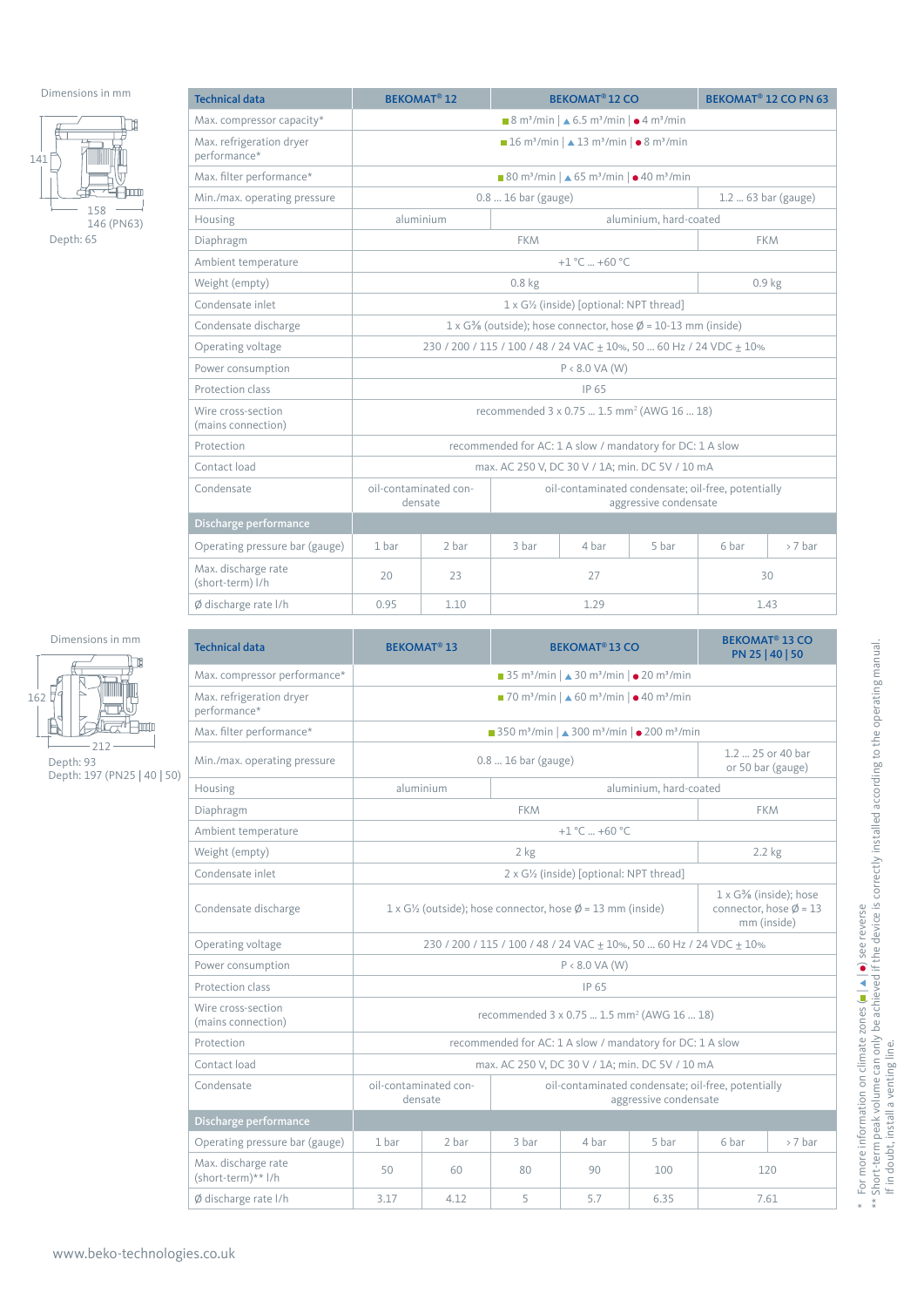| <b>Technical data</b>                     | <b>BEKOMAT<sup>®</sup> 14</b><br><b>BEKOMAT<sup>®</sup> 14 CO</b>                                               |                                                                                                     |                                                           |                  |                        | <b>BEKOMAT<sup>®</sup> 14 CO</b><br><b>PN 25</b>                                 |           |
|-------------------------------------------|-----------------------------------------------------------------------------------------------------------------|-----------------------------------------------------------------------------------------------------|-----------------------------------------------------------|------------------|------------------------|----------------------------------------------------------------------------------|-----------|
| Max. compressor capacity*                 | ■ 150 m <sup>3</sup> /min   ▲ 130 m <sup>3</sup> /min   ● 90 m <sup>3</sup> /min                                |                                                                                                     |                                                           |                  |                        |                                                                                  |           |
| Max. refrigeration dryer<br>performance*  |                                                                                                                 | ■ 300 m <sup>3</sup> /min   $\triangle$ 260 m <sup>3</sup> /min   $\bullet$ 180 m <sup>3</sup> /min |                                                           |                  |                        |                                                                                  |           |
| Max. filter performance*                  | ■ 1500 m <sup>3</sup> /min   ▲ 1300 m <sup>3</sup> /min   ● 900 m <sup>3</sup> /min                             |                                                                                                     |                                                           |                  |                        |                                                                                  |           |
| Min./max. operating pressure              |                                                                                                                 |                                                                                                     | $0.816$ bar (gauge)                                       |                  |                        | $1.2$ 25 bar (gauge)                                                             |           |
| Housing                                   |                                                                                                                 | aluminium                                                                                           |                                                           |                  | aluminium, hard-coated |                                                                                  |           |
| Diaphragm                                 |                                                                                                                 |                                                                                                     | <b>FKM</b>                                                |                  |                        | <b>FKM</b>                                                                       |           |
| Ambient temperature                       |                                                                                                                 |                                                                                                     |                                                           | $+1$ °C $+60$ °C |                        |                                                                                  |           |
| Weight (empty)                            |                                                                                                                 |                                                                                                     | 2.9 kg                                                    |                  |                        | 3.1 kg                                                                           |           |
| Condensate inlet                          | 3 x G <sup>3</sup> / <sub>4</sub> (inside) [optional: NPT thread]                                               |                                                                                                     |                                                           |                  |                        |                                                                                  |           |
| Condensate discharge                      | $1 \times G$ <sup>1</sup> / <sub>2</sub> (outside); hose connector, hose $\emptyset$ = 13 mm (inside)           |                                                                                                     |                                                           |                  |                        | $1 \times G\%$ (inside); hose<br>connector.<br>hose $\emptyset$ = 13 mm (inside) |           |
| Operating voltage                         | 230 / 200 / 115 / 100 / 48 / 24 VAC ± 10%, 50  60 Hz / 24 VDC ± 10%                                             |                                                                                                     |                                                           |                  |                        |                                                                                  |           |
| Power consumption                         | $P < 8.0$ VA (W)                                                                                                |                                                                                                     |                                                           |                  |                        |                                                                                  |           |
| Protection class                          | IP 65                                                                                                           |                                                                                                     |                                                           |                  |                        |                                                                                  |           |
| Wire cross-section<br>(mains connection)  | recommended 3 x 0.75  1.5 mm <sup>2</sup> (AWG 16  18)                                                          |                                                                                                     |                                                           |                  |                        |                                                                                  |           |
| Protection                                |                                                                                                                 |                                                                                                     | recommended for AC: 1 A slow / mandatory for DC: 1 A slow |                  |                        |                                                                                  |           |
| Contact load                              |                                                                                                                 |                                                                                                     | max. AC 250 V, DC 30 V / 1A; min. DC 5V / 10 mA           |                  |                        |                                                                                  |           |
| Condensate                                | oil-contaminated con-<br>oil-contaminated condensate; oil-free,<br>densate<br>potentially aggressive condensate |                                                                                                     |                                                           |                  |                        |                                                                                  |           |
| Discharge performance                     |                                                                                                                 |                                                                                                     |                                                           |                  |                        |                                                                                  |           |
| Operating pressure bar (gauge)            | 1 bar                                                                                                           | 2 bar                                                                                               | 3 bar                                                     | 4 bar            | 5 bar                  | 6 bar                                                                            | $> 7$ bar |
| Max. discharge rate<br>(short-term)** l/h | 170<br>250<br>350                                                                                               |                                                                                                     |                                                           |                  |                        |                                                                                  |           |
| Ø discharge rate I/h                      | 29.10                                                                                                           | 31.74<br>33.33                                                                                      |                                                           |                  |                        |                                                                                  |           |

Dimensions in mm Œ 吗 ÎM 180 ≉'⊟nn 252

Depth: 120 Depth: 242 (PN25)

| <b>Technical data</b>                     | <b>BEKOMAT<sup>®</sup> 16 CO</b>                                                                                                                              |                                                                                                                       |       |                        |       |       |           |  |  |
|-------------------------------------------|---------------------------------------------------------------------------------------------------------------------------------------------------------------|-----------------------------------------------------------------------------------------------------------------------|-------|------------------------|-------|-------|-----------|--|--|
| Max. compressor<br>performance*           | ■ 1700 m <sup>3</sup> /min   ▲ 1400 m <sup>3</sup> /min   ● 1000 m <sup>3</sup> /min                                                                          |                                                                                                                       |       |                        |       |       |           |  |  |
| Max. refrigeration dryer<br>performance*  |                                                                                                                                                               | ■ 3400 m <sup>3</sup> /min   $\triangle$ 2800 m <sup>3</sup> /min   $\bullet$ 2000 m <sup>3</sup> /min                |       |                        |       |       |           |  |  |
| Max. filter performance*                  |                                                                                                                                                               | $\frac{1}{2} \left  \begin{array}{c} 1 \\ -1 \end{array} \right  \left  \begin{array}{c} 1 \\ -1 \end{array} \right $ |       |                        |       |       |           |  |  |
| Min./max. operating<br>pressure           |                                                                                                                                                               | $0.816$ bar (gauge)                                                                                                   |       |                        |       |       |           |  |  |
| Housing                                   |                                                                                                                                                               |                                                                                                                       |       | aluminium, hard-coated |       |       |           |  |  |
| Diaphragm                                 |                                                                                                                                                               |                                                                                                                       |       | <b>FKM</b>             |       |       |           |  |  |
| Ambient temperature                       |                                                                                                                                                               |                                                                                                                       |       | $+1$ °C $+60$ °C       |       |       |           |  |  |
| Weight (empty)                            |                                                                                                                                                               |                                                                                                                       |       | 5.9 kg                 |       |       |           |  |  |
| Condensate inlet                          |                                                                                                                                                               | 2 x G3/4 (inside), 1 x G1 (inside) [optional: NPT adapter]                                                            |       |                        |       |       |           |  |  |
| Condensate discharge                      |                                                                                                                                                               | $1 \times G$ <sup>1</sup> / <sub>2</sub> (inside)                                                                     |       |                        |       |       |           |  |  |
| Operating voltage                         | 230 / 200 / 115 / 100 / 48 / 24 VAC + 10%, 50  60 Hz / 24 VDC + 10%                                                                                           |                                                                                                                       |       |                        |       |       |           |  |  |
| Power consumption                         | $P < 8.0$ VA (W)                                                                                                                                              |                                                                                                                       |       |                        |       |       |           |  |  |
| Protection class                          | IP 65                                                                                                                                                         |                                                                                                                       |       |                        |       |       |           |  |  |
| Wire cross-section<br>(mains connection)  |                                                                                                                                                               | recommended 3 x 0.75  1.5 mm <sup>2</sup> (AWG 16  18)                                                                |       |                        |       |       |           |  |  |
| Protection                                |                                                                                                                                                               | recommended for AC: 1 A slow / mandatory for DC: 1 A slow                                                             |       |                        |       |       |           |  |  |
| Contact load                              |                                                                                                                                                               | max. AC 250 V, DC 30 V / 1A; min. DC 5V / 10 mA                                                                       |       |                        |       |       |           |  |  |
| Condensate                                | oil-contaminated condensate / oil-free, potentially aggressive condensate / aggressive condensate<br>from compressed air<br>compressors (after prior testing) |                                                                                                                       |       |                        |       |       |           |  |  |
| Discharge performance                     |                                                                                                                                                               |                                                                                                                       |       |                        |       |       |           |  |  |
| Operating pressure bar<br>(gauge)         | 1 bar                                                                                                                                                         | 2 bar                                                                                                                 | 3 bar | 4 bar                  | 5 bar | 6 bar | $> 7$ bar |  |  |
| Max. discharge rate<br>(short-term)** l/h | 950<br>1150<br>1400<br>1700                                                                                                                                   |                                                                                                                       |       |                        |       |       |           |  |  |
| Ø discharge rate I/h                      | 226<br>243<br>274<br>263                                                                                                                                      |                                                                                                                       |       |                        |       |       |           |  |  |